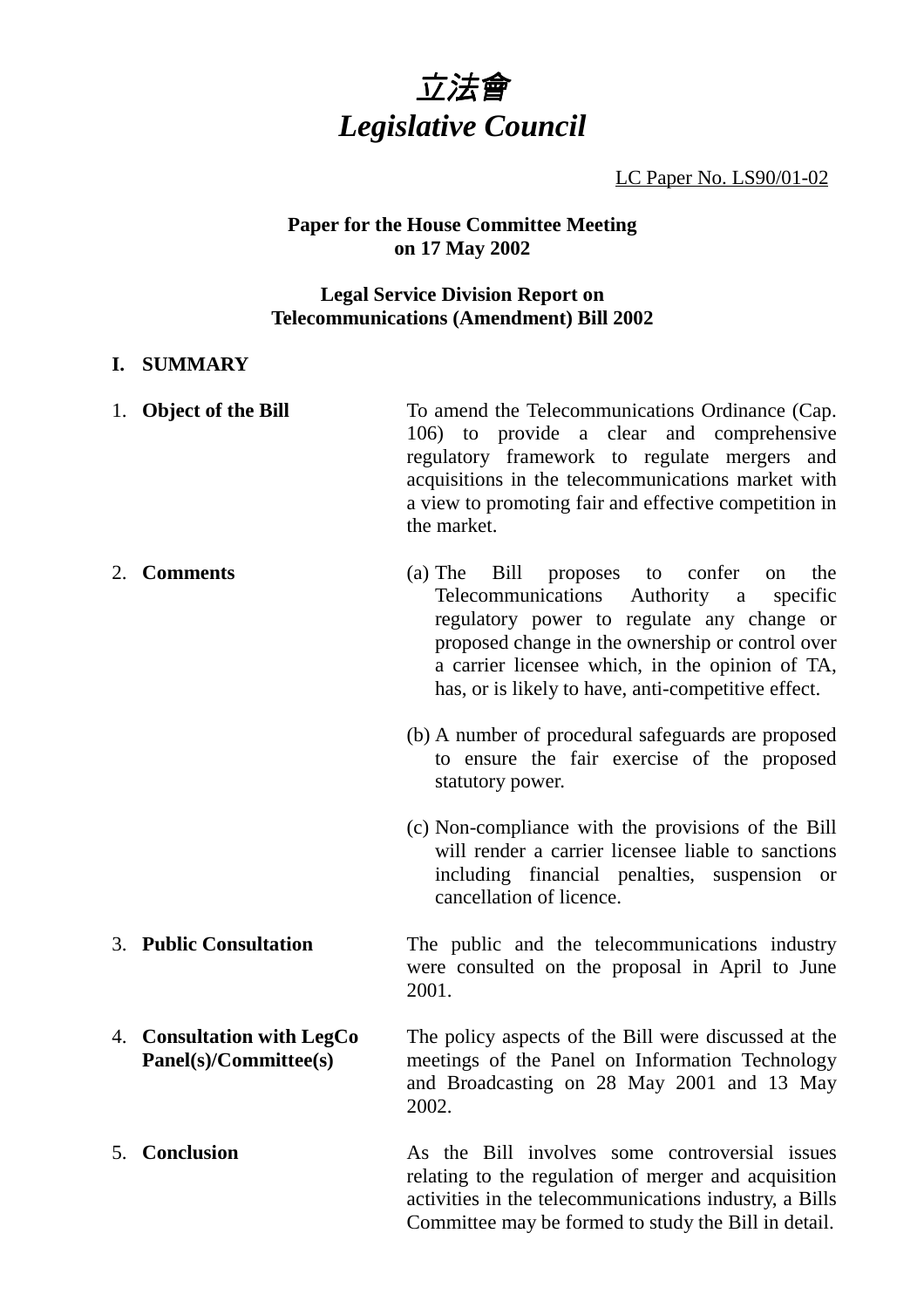## **II. REPORT**

## **Object of the Bill**

To amend the Telecommunications Ordinance (Cap. 106) ("the Ordinance") to provide a clear and comprehensive regulatory framework to regulate mergers and acquisitions in the telecommunications market with a view to promoting fair and effective competition in the market.

### **LegCo Brief Reference**

2. ITBB(CR)7/13/14(02) Pt. 3 dated 3 May 2002 issued by the Information Technology and Broadcasting Bureau.

### **Date of First Reading**

3. 15 May 2002.

#### **Comments**

4. At present, regulation of mergers and acquisitions in the telecommunications market is primarily done by the Telecommunications Authority ("TA") through licence conditions, where there is a transfer of licence, or under some licences, transfer of the shares of the licensee. However, where the merger and acquisition activities take place at the holding company level which do not involve transfer of licences or transfer of shares in the licensee, TA's prior consent would not be required with regard to such activities.

5. To ensure that the level of competition in the telecommunications market should not be adversely affected by merger and acquisition activities in the market, the Bill proposes a clear and comprehensive statutory regulatory framework to regulate these activities. The regulatory framework is proposed to apply initially to carrier licensees who are fixed and mobile telecommunications network operators. According to the Administration, TA may consider extending the proposed regulatory framework to non-carrier licensees if there is concern about possible overconcentration of market power in the provision of public telecommunications services as a result of merger and acquisition activities in the telecommunications markets involving non-carrier licensees.

6. The Bill proposes to confer on TA the following regulatory powers to regulate mergers and acquisitions involving carrier licensees:

(a) Where TA is of the opinion that a change in ownership or control over a carrier licensee has, or is likely to have, the effect of substantially lessening competition in a telecommunications market, he may direct the licensee to take such action as he considers necessary to eliminate any such anti-competitive effect;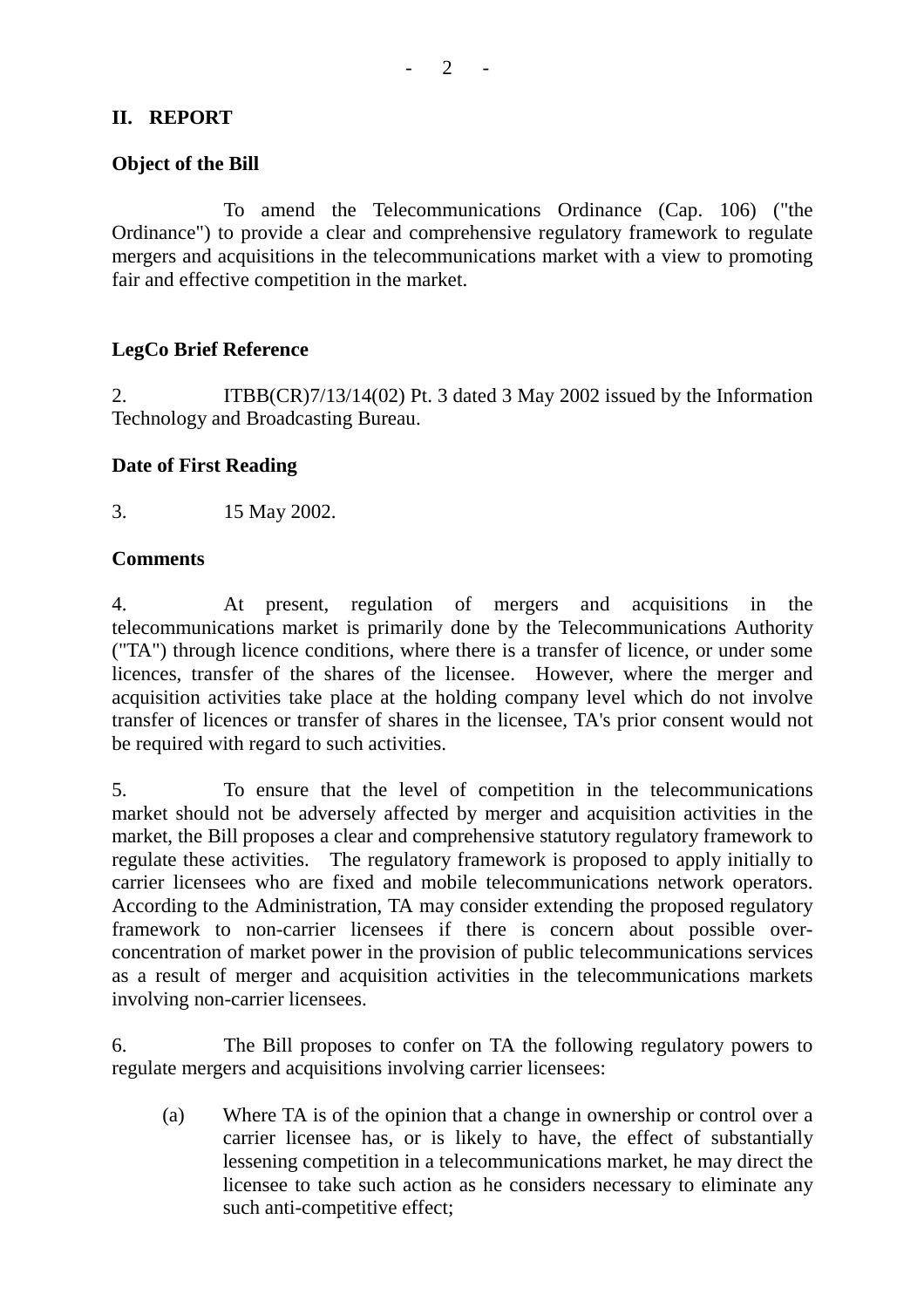(b) in the case of a proposed change in ownership or control in a carrier licensee, TA may, on the application of the licensee, determine the application, taking into account the effect of the proposed change on competition in a telecommunications market. TA may give consent, refuse to give consent, or give consent subject to the direction that the carrier licensee takes such action that TA considers necessary to eliminate any anti-competitive effect.

7. A number of procedural safeguards are proposed under the Bill to ensure that TA will exercise the proposed new power fairly. These safeguards are :

- (a) to require TA to issue guidelines on the matters that he must take into account before he forms an opinion on whether a change or proposed change in the ownership or control over a carrier licensee has, or is likely to have, the effect of substantially lessening competition;
- (b) to require TA to carry out consultation with the affected persons before issuing the relevant guidelines;
- (c) to require TA to give the carrier licensee concerned a reasonable opportunity to make representations before forming an opinion and issuing a direction in the exercise of the proposed new power; and
- (d) to enable a carrier licensee who is aggrieved by a direction issued or decision made by TA in the exercise of the new power to appeal to the Telecommunications (Competition Provisions) Appeal Board against the direction or decision.

8. If a carrier licensee fails to comply with a direction issued by TA requiring the carrier licensee to take action to eliminate any anti-competitive effect, the sanctions against the licensee concerned will be those currently available under the Ordinance against non-compliance with the provisions of the Ordinance. These sanctions include financial penalties, suspension and cancellation of licence.

9. If enacted, the Bill will come into operation on a day to be appointed by the Secretary for Information Technology and Broadcasting by notice published in the Gazette.

## **Public Consultation**

10. According to the LegCo Brief, the public and the industry were consulted in April to June 2001 on the proposal. A total of 17 submissions were received during the consultation. In general, the telecommunications user groups such as the Hong Kong Information Technology Federation and the Consumer Council support the proposal. While most submissions from the industry support the policy objectives of the proposal, some industry submissions oppose the proposal on the grounds that the regulation of merger and acquisition activities should be universal